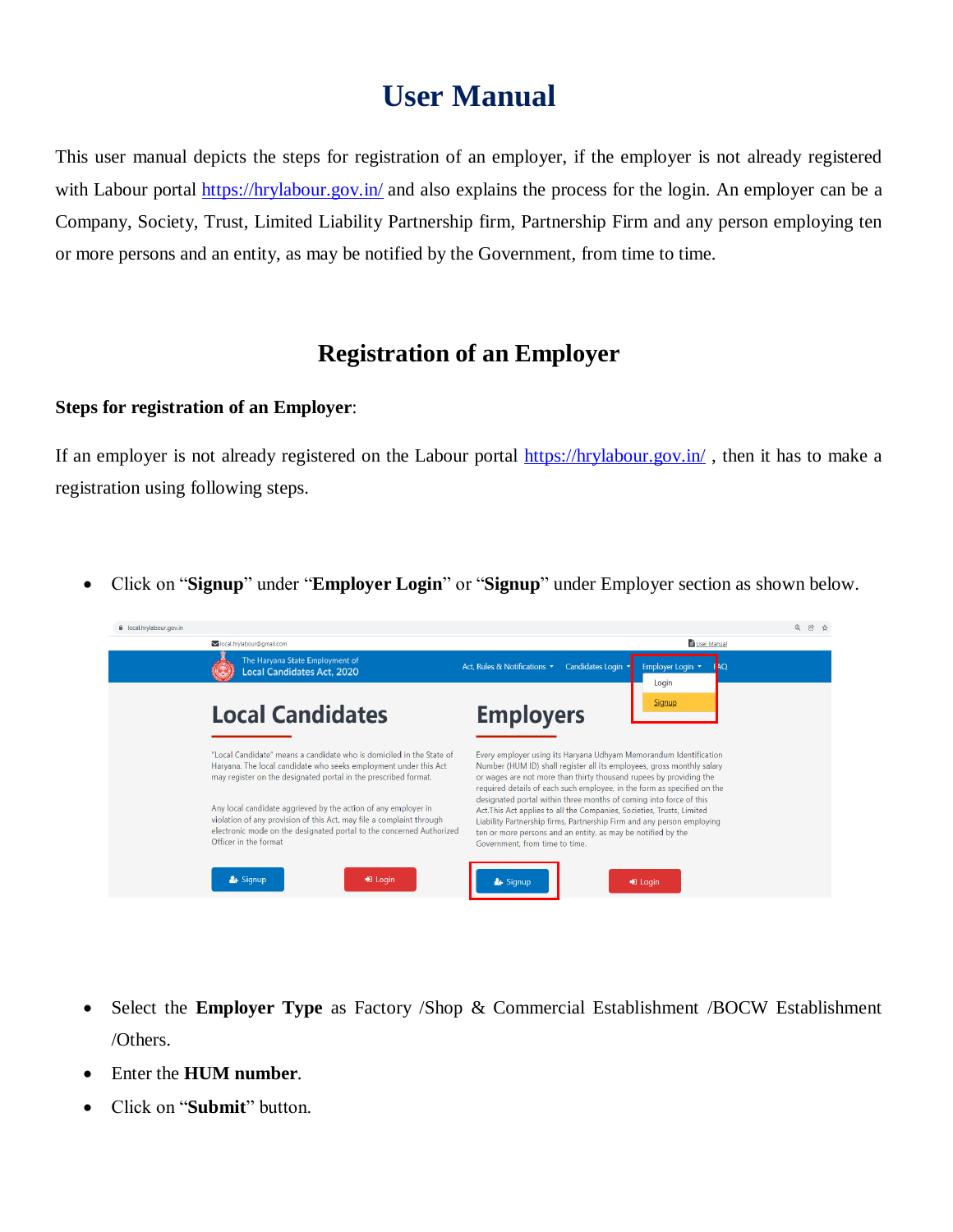**NOTE**: If an employer doesn't have a HUM number, then first generate the HUM number.

| <b>Local Candidates</b>                                                                                                       | <b>Employers</b>                                                                                                          |                                                                                                                     | <b>Click here to generate</b><br><b>HUM</b> number |
|-------------------------------------------------------------------------------------------------------------------------------|---------------------------------------------------------------------------------------------------------------------------|---------------------------------------------------------------------------------------------------------------------|----------------------------------------------------|
| "Local Candidate" means a candidate w<br>Haryana. The local candidate who seeks                                               | <b>Employer Registration</b>                                                                                              | Judhyam Memorandam Identification<br>$\times$<br>all its employers, gross monthly salary                            |                                                    |
| may register on the designated portal i                                                                                       | Do you have HUM Number? If Yes, then please Enter the number<br>otherwise generate it by Haryana Udhyam Memorandum Portal | y thousand rupees by providing the<br>olovee, in the form as specified on the<br>onths of coming into force of this |                                                    |
| Any local candidate aggrieved by the ad<br>violation of any provision of this Act, m<br>electronic mode on the designated por | Employer Type                                                                                                             | mpanies, Societies, Trusts, Limited<br>rship Firm and any person employing<br>y, as may be notified by the          |                                                    |
| Officer in the format                                                                                                         | Shops & Comm. Estt                                                                                                        | $\checkmark$                                                                                                        |                                                    |
| & Signup                                                                                                                      | <b>HUM Number</b>                                                                                                         |                                                                                                                     |                                                    |
|                                                                                                                               | HQF23AEC01                                                                                                                | <b>D</b> Login                                                                                                      |                                                    |
|                                                                                                                               | (If you are already registered on Haryana Labour Portal, Kindly<br>proceed further by Employer "Login".)                  |                                                                                                                     |                                                    |
| <b>News &amp; Notif</b>                                                                                                       |                                                                                                                           | Submit<br><b>View More</b>                                                                                          |                                                    |
| Notification of 30,000 Rs Wage under Section 4<br>of HSELC Act 2020                                                           |                                                                                                                           | Office order regarding deemed exemptions for<br>some categories of employers under HSELC Act,                       |                                                    |
| . Issued Date: - 20/01/2022                                                                                                   | 2020.                                                                                                                     |                                                                                                                     |                                                    |

 You have to fill a registration form as shown below. After submitting the registration form, login ID and password will be generated successfully.

| <b>LABOUR DEPARTMENT HARYANA</b><br>Login with Digital Seva Connect                                                                                                    |
|------------------------------------------------------------------------------------------------------------------------------------------------------------------------|
| <b>RTS</b><br>BRAP -<br>Duties And Functions -<br>E-Services -<br>Miscellaneous -                                                                                      |
| Home > Registration for Shops & Commercial Establishments<br>Basic Information Details Proforma for Shops & Commercial Establishments                                  |
|                                                                                                                                                                        |
| General Information Regarding the Shop/Commercial Establishment                                                                                                        |
| AK INDUSTRY                                                                                                                                                            |
| $\bigcirc$ Shop $\bigcirc$ Establishment                                                                                                                               |
|                                                                                                                                                                        |
| #1628.SECTOR TEST                                                                                                                                                      |
| Haryana                                                                                                                                                                |
| Select from list<br>$\checkmark$                                                                                                                                       |
| Select your tehsil eg. Dadri<br>$\checkmark$                                                                                                                           |
| Select your Village/Town eg. Behal<br>$\checkmark$                                                                                                                     |
| jat21122                                                                                                                                                               |
|                                                                                                                                                                        |
|                                                                                                                                                                        |
|                                                                                                                                                                        |
| Enter the full name of the Employer Proprietor                                                                                                                         |
| Do you have Indian Citizenship? :<br>(If you are Indian then upload your Aadhaar Card,<br>Make sure Employer name and aadhaar card name should be same.)<br>● Yes ○ No |
| Aadhaar Card No.                                                                                                                                                       |
|                                                                                                                                                                        |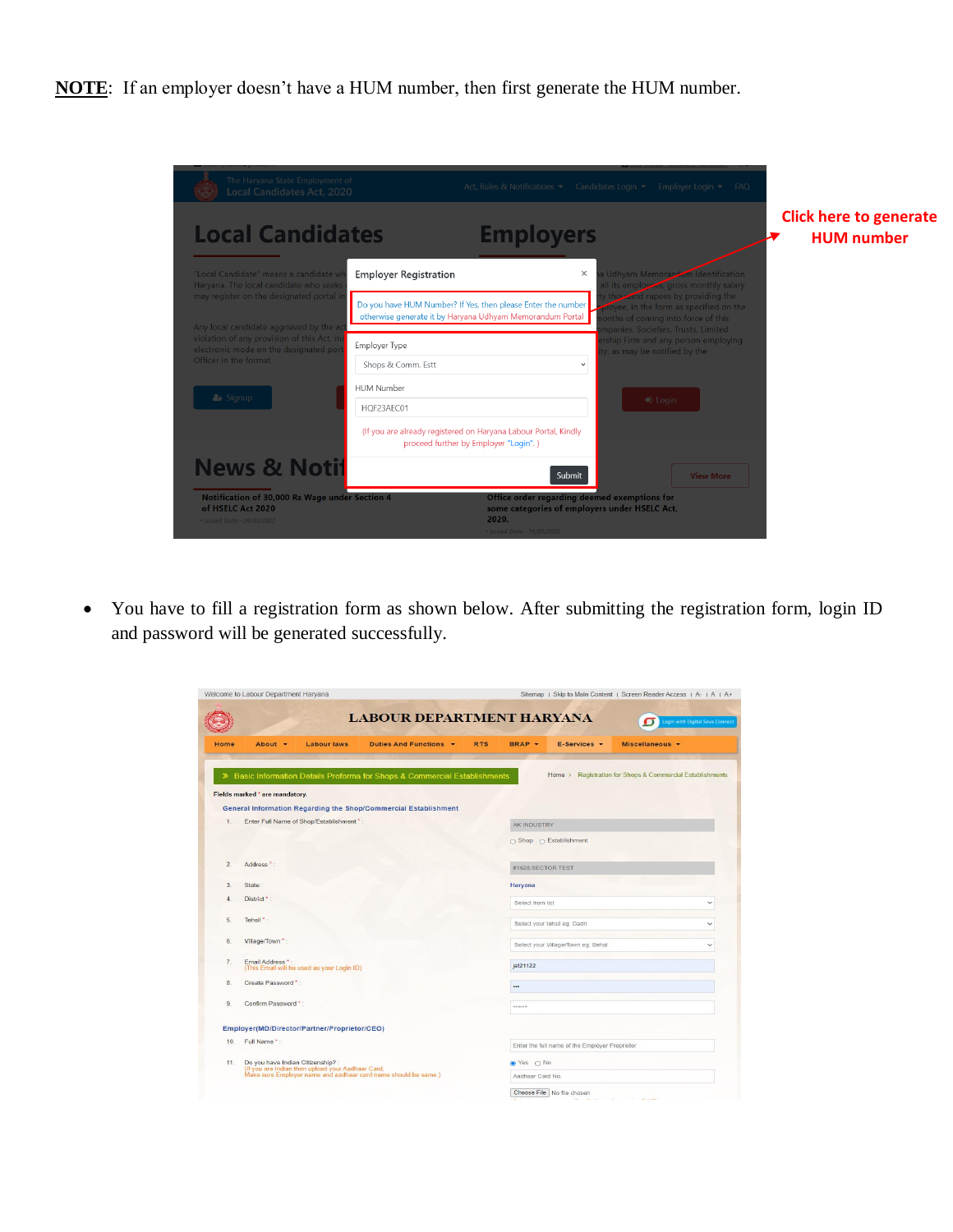|     |                                                                                                                      | (Only .jpeg .jpg .png .gif .pdf allow of max size 2 MB) |              |
|-----|----------------------------------------------------------------------------------------------------------------------|---------------------------------------------------------|--------------|
| 12. | Father's Name *:                                                                                                     | Fill the father's name eg. Dashrat Kumar Sharma         |              |
| 13. | Address <sup>*</sup> :                                                                                               | <b>Enter Address</b>                                    |              |
| 14. | State *:<br>(If you are out side of India then give your address of work place)                                      | <b>Select State</b>                                     | $\checkmark$ |
| 15. | District <sup>*</sup> :                                                                                              | <b>Select District</b>                                  | $\checkmark$ |
| 16. | Tehsil <sup>*</sup> :                                                                                                | Select your tehsil eg. Dadri                            | $\checkmark$ |
| 17. | Village/Town *:                                                                                                      | Select your Village/Town eg. Behal                      | $\checkmark$ |
| 18. | Mobile No <sup>*</sup> :                                                                                             | Enter your mobile number eg. 09876543210                |              |
|     | <b>Other Information</b>                                                                                             |                                                         |              |
| 19. | Date of Commencement of Establishment/Business*:                                                                     | YYYY-MM-DD                                              | 曲            |
| 20. | Already a valid Registration under the Act?*:                                                                        | $\bigcirc$ Yes $\bigcirc$ No                            |              |
| 21. | Type of Ownership*:                                                                                                  | --Select Type of Ownership--                            | $\checkmark$ |
| 22. | Nature of Business *:                                                                                                | Select your business                                    | $\checkmark$ |
|     | <b>Area of Circle</b>                                                                                                |                                                         |              |
| 23  | Circle of Concerned Labour Inspector. Before selecting please verify the jurisdiction under which your shop lies. *: |                                                         |              |
|     |                                                                                                                      |                                                         |              |
|     |                                                                                                                      |                                                         |              |
| 24. | Status of the Shop*:                                                                                                 | ○ Working ○ Closed                                      |              |
| 25. | Whether on Rent *:                                                                                                   | ○ Yes ○ No                                              |              |
| 26. | Type of Establishment *:                                                                                             | ○ Employed ○ Non Employed                               |              |

 $\pmb{\quad \text{DECLARATION ::}}^\star$ 

→<br>D - I do hereby declaration that the statement given above is true and correct to the best of my Knowledge. In case any information is found to be<br>- concealed, my registration number may be canceled and I shall be liabl

Submit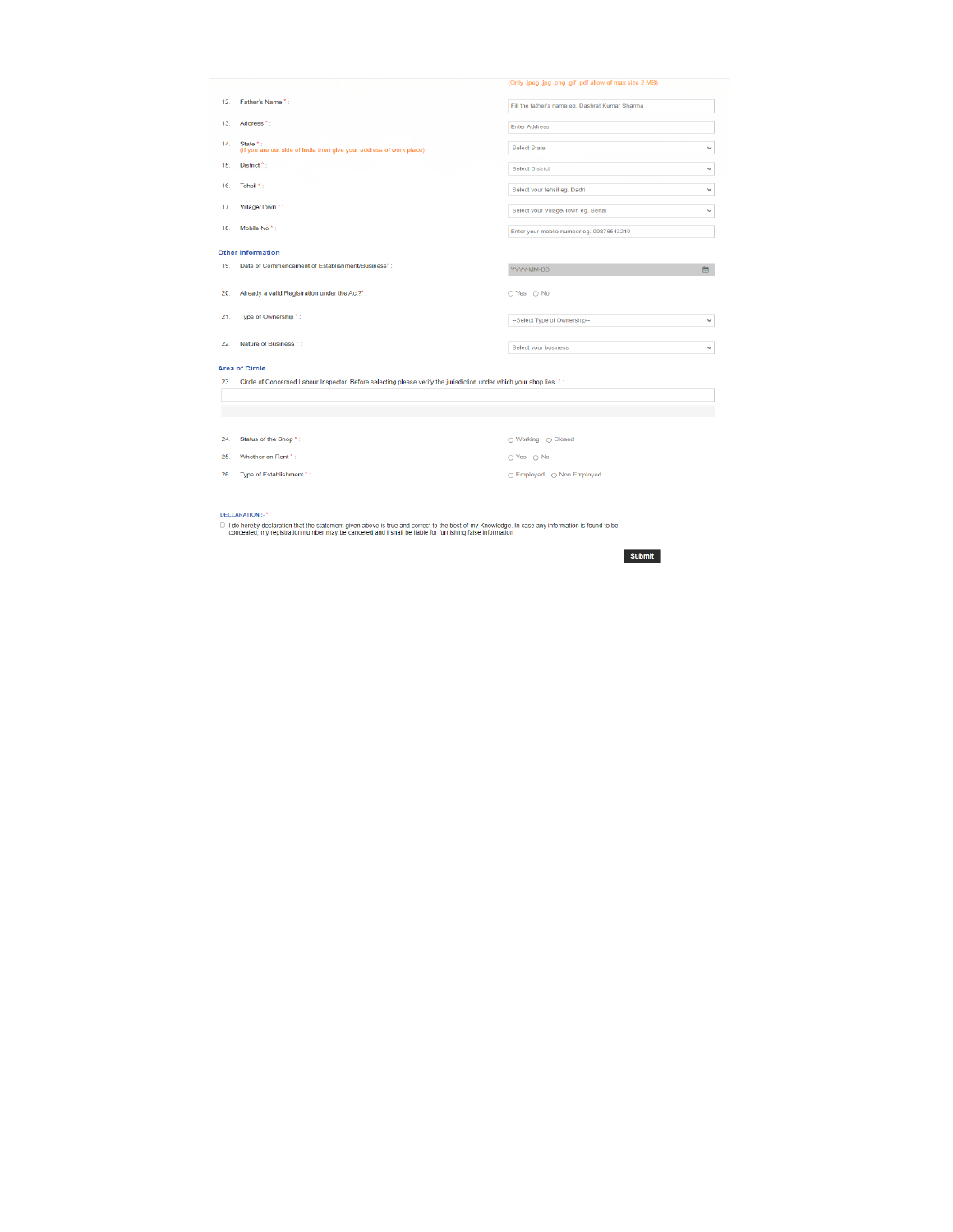## **Employer Login**

 A registered employer can login into their account through "**Login**" under **Employer Login** or "**Login**" under Employer section as shown below.



- Select the "**Employer Type**" as Factory/ Shop & Comm. Estt / BOCW Establishment / Others.
- Enter your registered **E-mail ID** (username), **password** and **captcha** for login.
- Click on "**Submit**" button.

| The Haryana State Employment of<br>Local Candidates Act, 2020 |                                    | <b>Back to Home</b> |
|---------------------------------------------------------------|------------------------------------|---------------------|
|                                                               | Sign In as Employer                |                     |
|                                                               | <b>Employer Type</b>               |                     |
|                                                               | Shops & Comm. Estt<br>$\checkmark$ |                     |
|                                                               | Email                              |                     |
|                                                               | harjot.singh@gmail.com             |                     |
|                                                               | Password                           |                     |
|                                                               |                                    |                     |
|                                                               | Forgot Password?                   |                     |
|                                                               | C<br>2374<br>2374                  |                     |
|                                                               | Submit                             |                     |